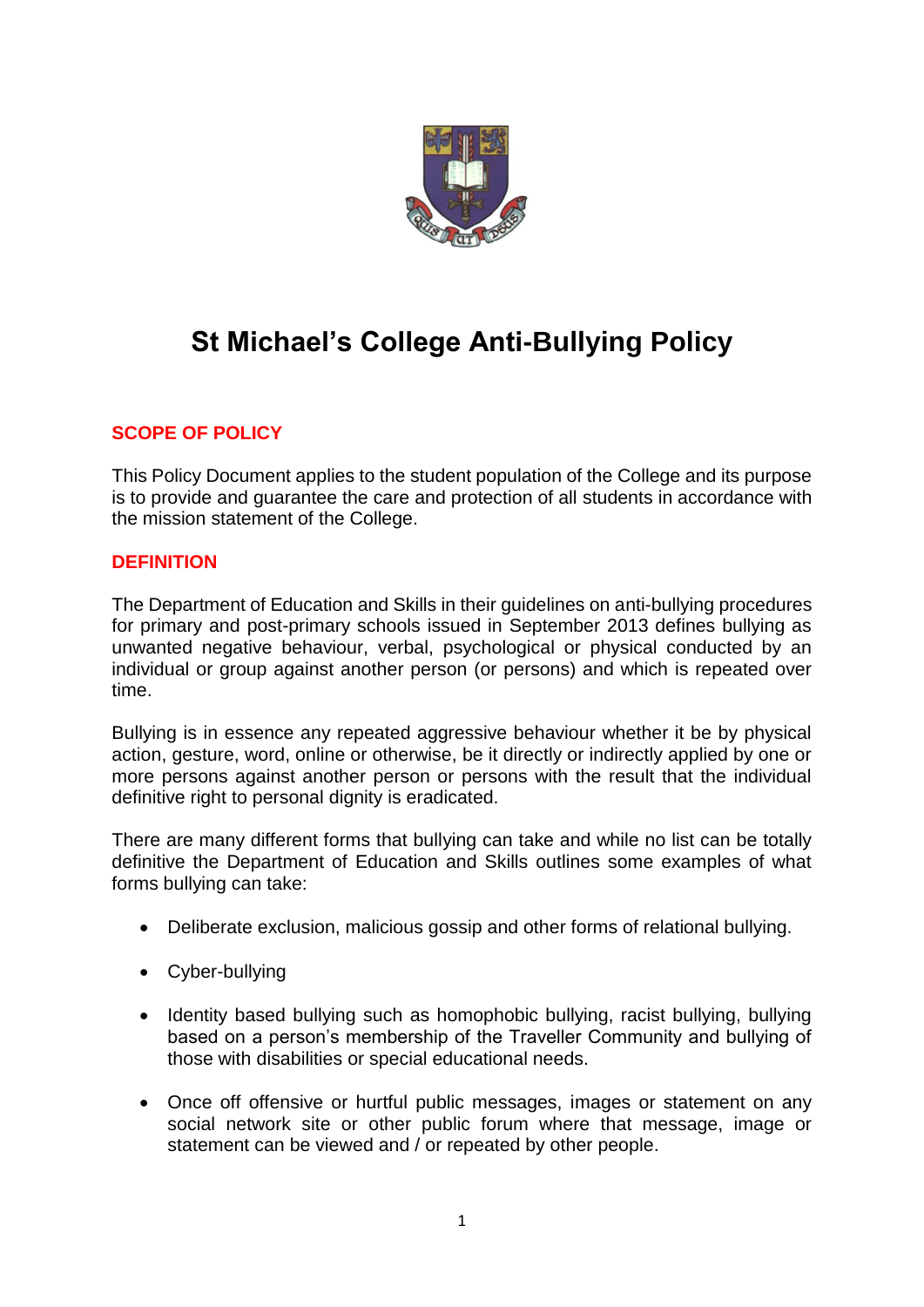Harassment in any form of unwanted conduct that is prohibited. Equality Legislation and in particular if same is prohibited as being one of the nine **stated**  discriminatory grounds – gender (including transgender), civil status, family status, sexual orientation, religion, age, disability, race, membership of the travelling community.

# **Types of Behaviour deemed to be inappropriate:**

- An attack by gossip, rumour, innuendo or ridicule on the reputation of a person.
- An attack by gossip, rumour, innuendo or ridicule on the reputation of the family of any person.
- Exclusion and isolation.
- Aggressive or obscene language.
- Physical abuse or threatened physical abuse.
- Written abuse, anonymous or otherwise.
- Name calling and / or derogatory comments regarding sexual orientation, academic ability or similar.
- Theft.
- Racist comment.
- Any form of verbal abuse.
- Cyber bullying which is the wrongful use of technology with the aim of intimidating or frightening or threatening another student. The use of social networking sites, email, text messaging, digital postings can form part of this type of bullying.
- Slagging.
- Damaging the property of another student.
- **•** Extortion

Please note that the above list *is not* exhaustive.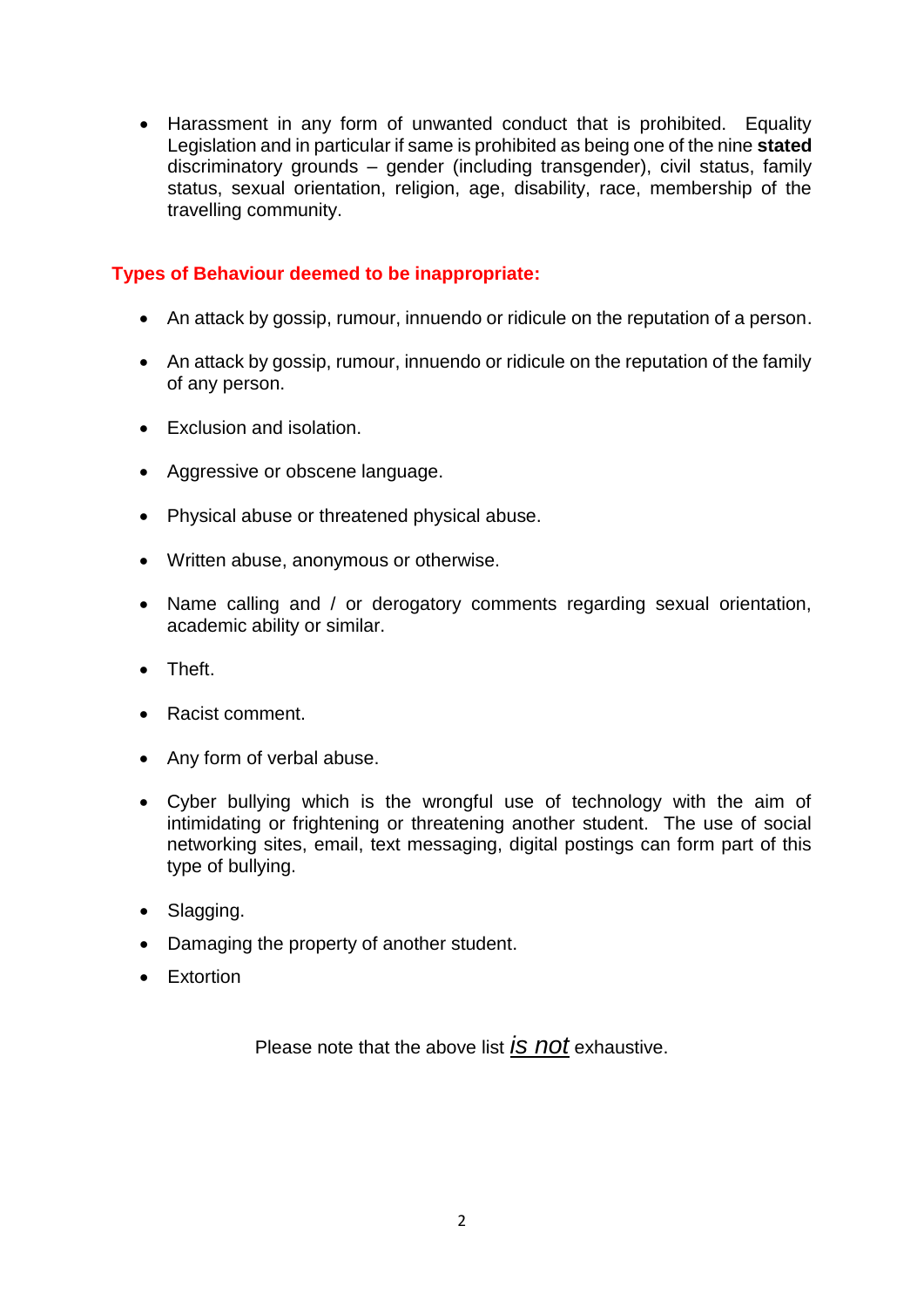# **To Whom and When does the Anti-Bullying Policy of St. Michael's College Apply?**

- All students of St. Michael's College Secondary School.
- $\triangleright$  During the school day
- $\triangleright$  On the school premises
- $\triangleright$  Whenever in school uniform both inside and outside the school grounds
- $\triangleright$  On all school based activities rugby matches, tennis, basketball, table tennis etc., and on all trips both national and international.
- $\triangleright$  Whenever representing the school at any event.
- $\triangleright$  To any behaviour that is deemed not to be in accordance with the school code of conduct and / or any behaviour that is, in the view of the school Principal likely to adversely affect the reputation of St. Michael's College. Please note that the above list is not exhaustive.
- $\triangleright$  Online to other students

#### *Bullying* **– What will St. Michael's College aim for?**

St. Michael's will do as much as possible to try and ensure that bullying does not take place and as a consequence ensure that all students can be educated in a harmonious and hardworking environment.

All incidents of bullying that are reported will be noted and records kept.

Students as the main stakeholders in the school community will be encouraged to report any incidents of bullying behaviour and the Student Council will be encouraged, in conjunction with teachers in relevant subject areas, to run campaigns throughout the college to highlight the fact that reporting incidents of bullying is responsible behaviour.

The College will have a programme of support for both the bully and the bullied.

All incidents of bullying will be dealt with seriously.

All members of staff of the college will work in harmony to eradicate incidents of bullying.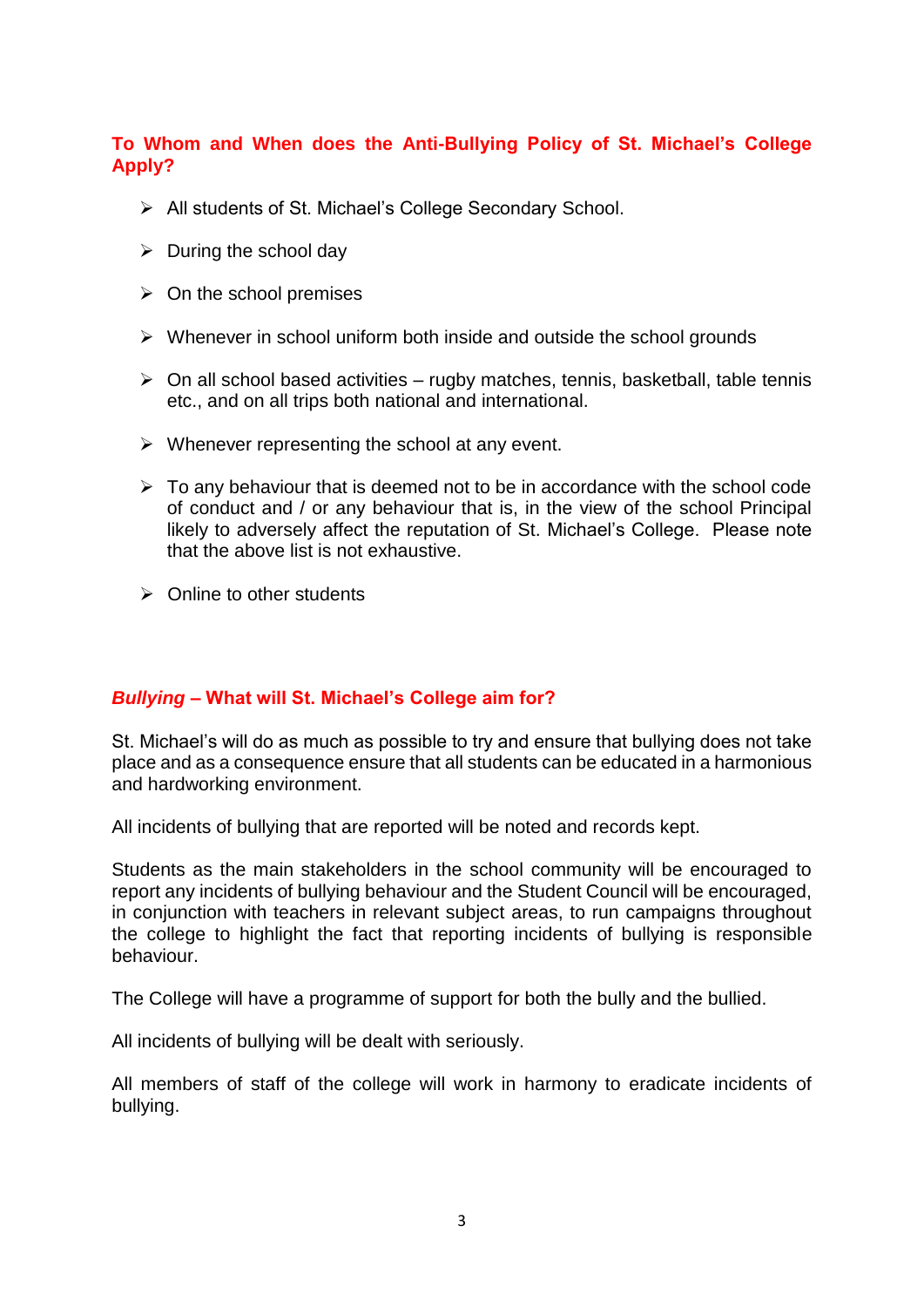#### **Appropriate action will be taken to ensure that bullying does not continue:**

The College will provide education for all students on bullying through SPHE (Social, Personal and Health Education).

Student mentoring where 5<sup>th</sup> and 6<sup>th</sup> Year students are paired with first year students will aim to help educate and eradicate bullying.

Anti-bullying awareness will be encouraged. This will include in house CPD (FUSE Programme) for all staff members.

# **Dealing with a case of bullying in St. Michael's College:**

If a case of bullying is noticed or a report of bullying received by a teacher or any auxiliary member of staff the following procedures can be put into action:

- $\triangleright$  Speak separately to the person who appears to be bullying, the person who appears to be the victim and if possible any independent witness to incidents of bullying.
- $\triangleright$  Should the incident be considered serious, it should be immediately reported to the relevant Year Head and / or the Principal / Deputy Principal.

Any incident of bullying must be recorded, in accordance with the Department of Education and Skills Guidelines (2013). The Year Head will complete the appropriate form in the absence of a relevant teacher being appointed to keep such records.

The Year Head / Principal / Deputy Principal should make contact with the parents where appropriate and deemed necessary.

The victim of bullying will be offered reassurance and ongoing support and in particular the Care Team will review the student's progress over the weeks following the first reporting of an incidence of bullying.

Support will be offered to the bully who will be told that the behaviour will not be tolerated. Contact may be made with the parents / guardians of the bully in the context of reacquainting the bully with the college's anti-bullying policy.

The victim of bullying and his parent(s) / guardian(s) will be kept informed of the action that has been taken by the college authorities in relation to the matter as well as any further action that may be necessitated.

The Annual Year meetings will include an address on the topic of bullying and this address will include an outline of any changes to the policy that may have taken place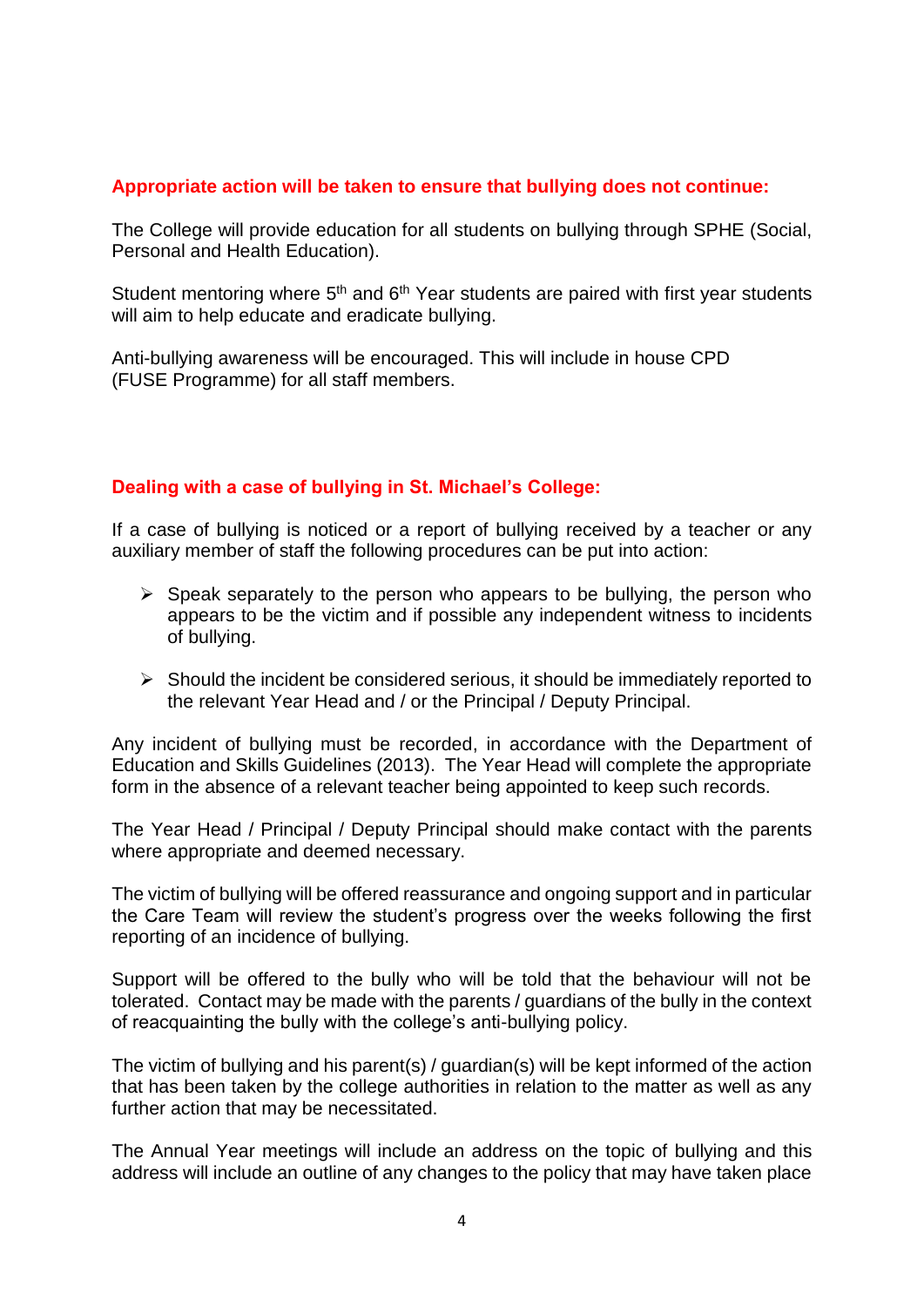after a review of the anti-bullying policy has been conducted on a yearly basis in line with the directions outlined by the Department of Education and Skills.

The Student Council will be consulted on a regular basis regarding bullying and given statistics on incidents of bullying in the College.

A report on all cases of bullying will be prepared and this can include written notes from both the alleged victim and perpetrator.

# **Dealing with Bullying – Guidelines for Parents / Guardians**

St. Michael's College secondary school aspires to creating a bullying free environment for all students and indeed teachers and all auxiliary staff. In line with this aspiration the College community works together to support one another. However there is a realisation that unfortunately it is impossible to guarantee that no bullying is happening and there are some signs and / or symptoms that parent(s) / guardian(s) must be mindful of to ensure that if any incidence of bullying occurs it will be confronted and stopped as soon as possible. The following list makes parent(s) / guardian(s) aware of some signs and / or symptoms that could indicate a student is being bullied. These signs and / or symptoms do not necessarily mean that a student is being bullied. However, if repeated or occurring in combination it is recommended that parent(s) / guardian(s) investigate further.

- $\triangleright$  A student who has been happy at school losing interest and enthusiasm for school. This can manifest itself through a decrease in grades and overall performance in school.
- Anxiety about travelling to and from school requesting parent(s) / quardian(s) to drive or collect them from school.
- $\triangleright$  Unwillingness to attend school.
- $\triangleright$  Damage to bicycles or personal property, for example damage to clothes, books or loss of same.
- $\triangleright$  A student who returns home from school in a very bad humour without explanation.
- $\triangleright$  Mood changes, in particular before the recommencement of school, at the end of the weekend or school holidays.
- $\triangleright$  Frequent minor illnesses, especially headaches and stomach aches, (difficulty in sleeping and / or not eating). These symptoms are often accompanied by mood changes that are mentioned above.
- $\triangleright$  An increase in requests for money or stealing money.
- $\triangleright$  Unexplained cuts and / or bruises.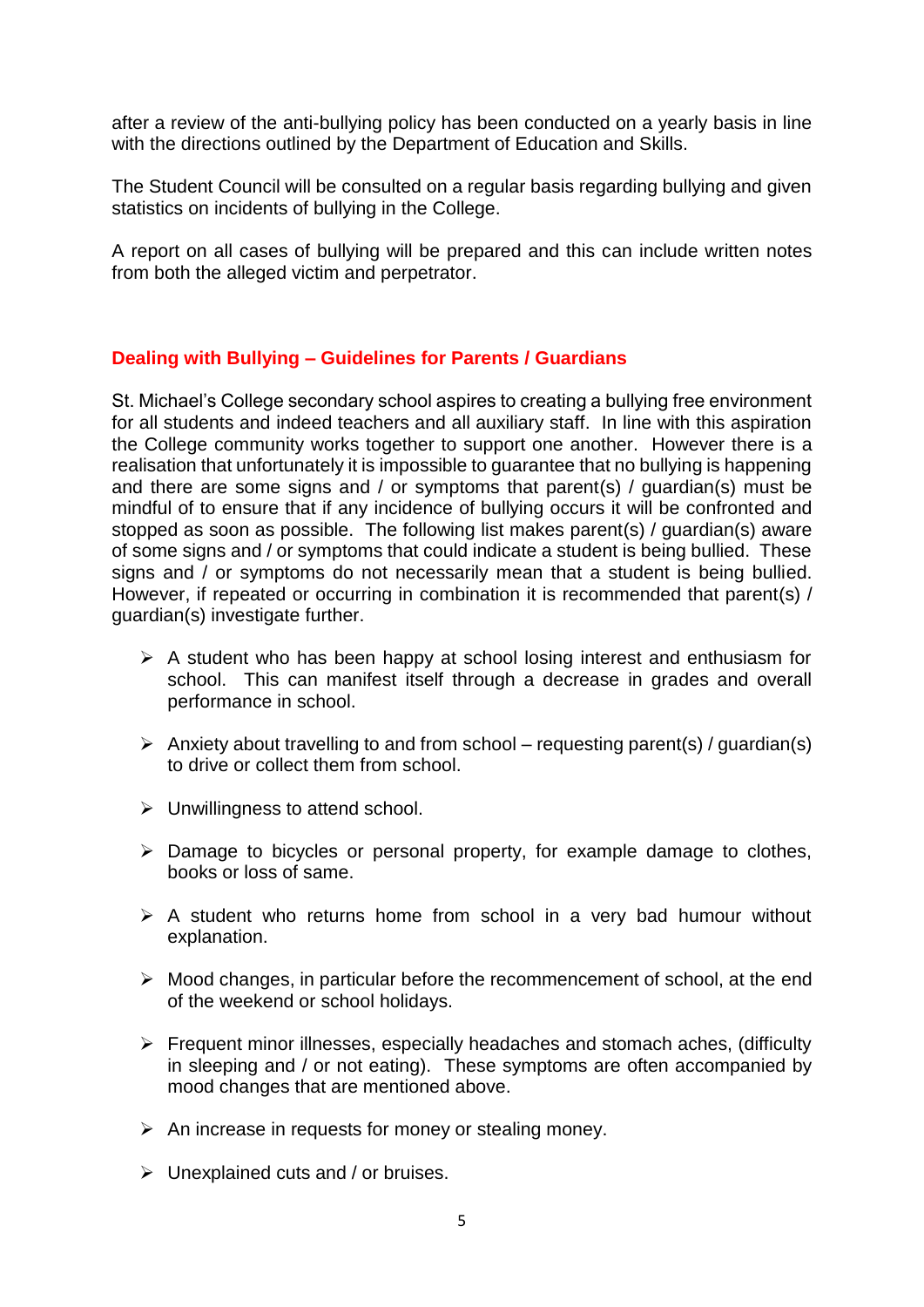- $\triangleright$  Recurrent nightmares
- $\triangleright$  Truancy
- $\triangleright$  Enuresis
- $\triangleright$  Visible signs of anxiety or distress, e.g. stammering, withdrawing, (difficult sleeping, vomiting).
- $\triangleright$  Reluctance and / or refusal to say what is troubling him.

**FIRST STEPS** (If a parent / guardian / friend notices any signs / symptoms that could indicate a possibility of bullying), it is important that investigating same does not put pressure on the student. It is recommended that the school be contacted by telephone and / or email at first. A meeting can follow this up, where necessary.

#### **Dealing with bullying - guidelines for students**

Students should discuss any incident of bullying with their parent(s) / guardian(s) / siblings / family where possible. This can then lead to contact being made with the College. It is often the case that students prefer to talk to a teacher / Year Head about any bullying they may experience and it is important to educate all students of St. Michael's College that talking with a teacher or another trusted adult within the College is responsible behaviour.

It is not responsible behaviour to ignore the problem. It is important that all students of the College realise that they each have a responsibility towards their fellow students and as such they too must speak out if they see any bullying behaviour happening towards one of their fellow students. A culture of silence around this issue is not responsible behaviour.

The Chaplaincy Team and the Care Team of the College are further points of contact for any students or parent(s) / guardian(s) who have concerns around the issue of bullying.

**WHO TO TELL: RESPONSIBLE ADULT / TEACHER / YEAR HEAD / DEPUTY PRINCIPAL / PRINCIPAL.**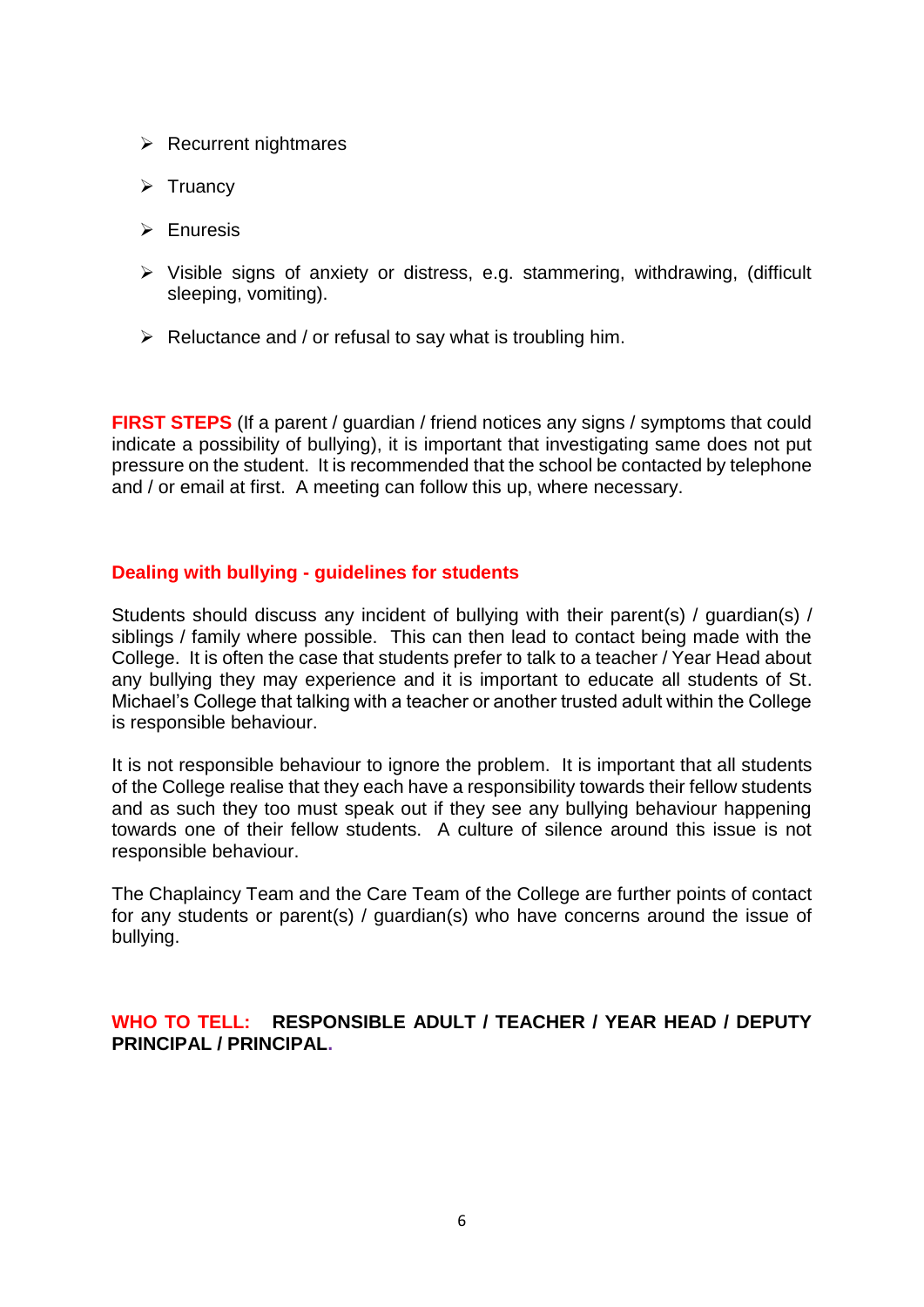# **HOW/WHO TO TELL?**

Talk to a teacher after class/on corridor. Hand up a note with your work to the teacher. Tell your parent(s) / guardian(s) at home. Make a phone call to the school or to a teacher you get on with. Talk to a senior member of the Student Council. Get a parent / guardian / friend to tell on your behalf.

The College, in accordance with the Code of Behaviour will have sanctions in place for incidents of bullying and these will include if necessary expulsion / suspension / detention / verbal warning by the Year Head or Deputy Principal / referral to a child psychologist / referral to the local Garda Juvenile Liaison Officer.

The above list contains merely examples of sanctions that can be imposed by the College authorities.

Records of incidents of bullying can have a major impact on the reference that the College will provide to students when leaving the College or if requested during the years one spends as a student in the college. Further all records of incidents of bullying will the kept in St. Michael's College for a period not to exceed five years after all involved in any incidents of bullying have left St. Michael's College.

If there is a complaint of bullying of a student from a staff member the Principal of the College must be immediately informed.

All incidents of bullying will be reported to the Board of Management

#### **CONCLUSION**

St. Michael's College commits to continuously working towards having an atmosphere of respect, encouragement and understanding prevail throughout the College community. The development and contribution that each individual makes to the College will be acknowledged and the core values of the Spiritan Order will be followed.

An environment where there is strong resistance to any form of bullying exists in St. Michael's College so that all can achieve their potential and so that all can work in a harmonious manner to benefit growth and the common good.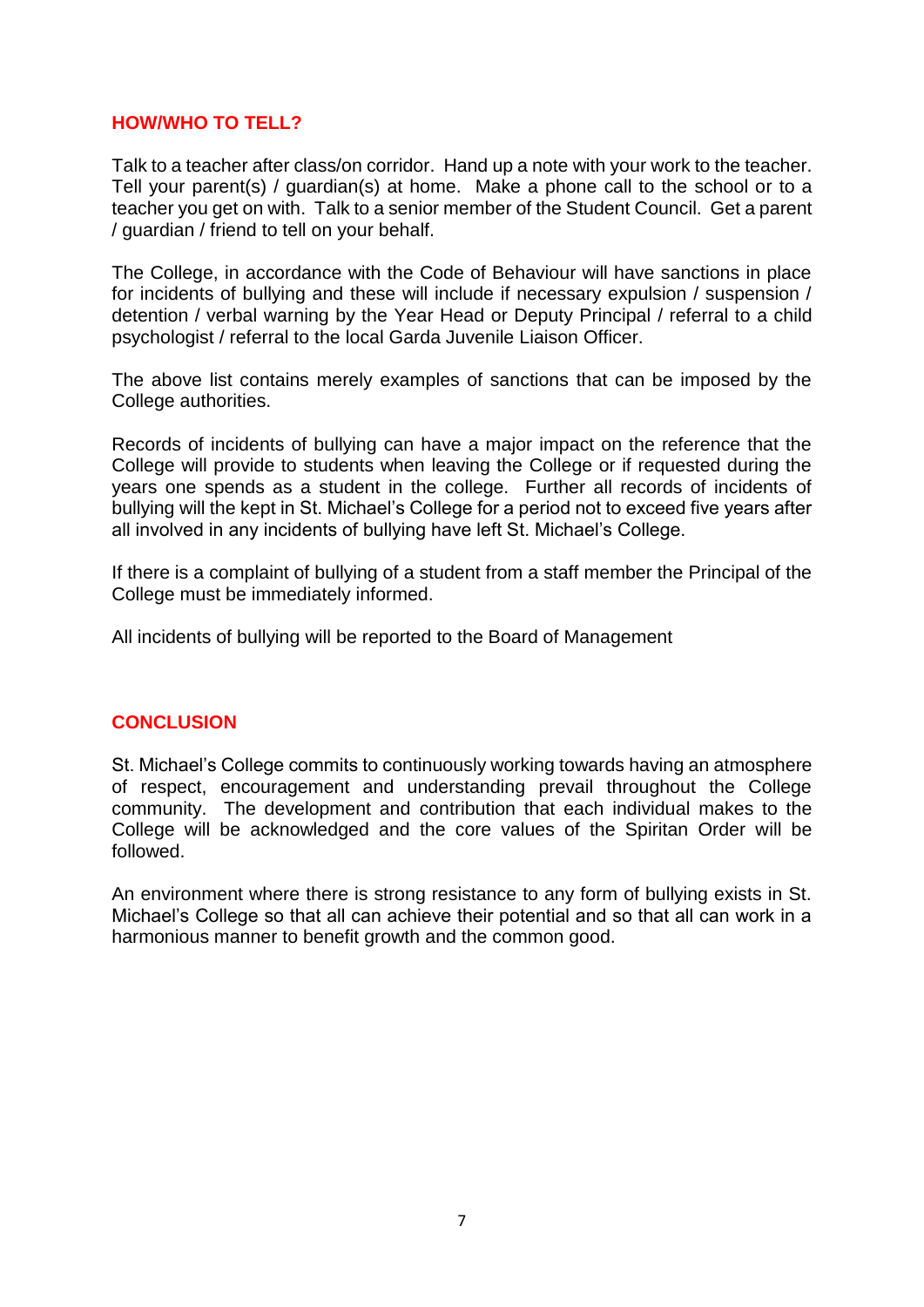#### **APPENDIX 1: RECORDING ALLEGED BULLYING INCIDENT.**

1: Name of student being bullied and class group

Name: Class:

2: Name(s) and Class(es) of student(s) engaged in bullying behavior

Name(s) Class(es)

# 3: Source of bullying concern/report (tick relevant column on right hand side)

| <b>Student Concerned</b> |  |
|--------------------------|--|
| <b>Other Student</b>     |  |
| Parent                   |  |
| Teacher                  |  |
| Other                    |  |
|                          |  |

#### 4: Location of incident(s) (tick relevant column on right hand side)

| Classroom             |  |
|-----------------------|--|
| Corridor              |  |
| Toilets               |  |
| Restaurant            |  |
| <b>School Grounds</b> |  |
| Gym / Changing Rooms  |  |
| Other                 |  |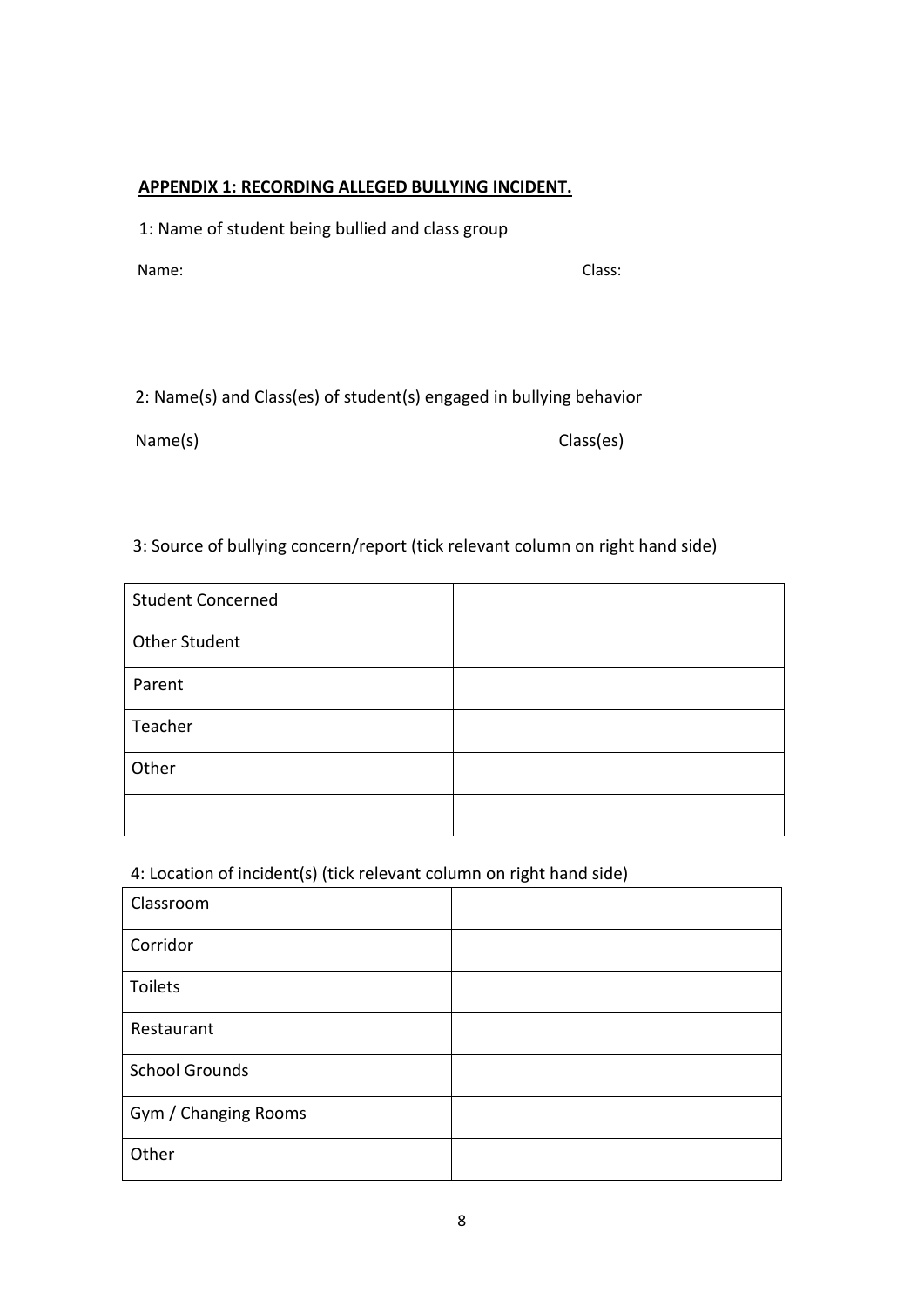5: Name of person(s) who reported the bullying concern.

Name:

6: Type of bullying behaviour. (Tick relevant column on right hand side)

| Cyber-bullying             |  |
|----------------------------|--|
| <b>Malicious Gossip</b>    |  |
| <b>Physical Aggression</b> |  |
| <b>Name Calling</b>        |  |
| Dama e to Property         |  |
| Isolation/Exclusion        |  |
| Intimidation               |  |
| Other (specify)            |  |

7: Where behaviour is regarded as identity-based bullying, indicate the relevant category:

| Homophobic                        |  |
|-----------------------------------|--|
| Disabili / SEN related            |  |
| Racist                            |  |
| Membership of Traveller Community |  |
| Other (specify)                   |  |

8: Brief description of bullying behaviour and its impact.

9: Details of actions taken

Signed: Date:

Date submitted to Principal: